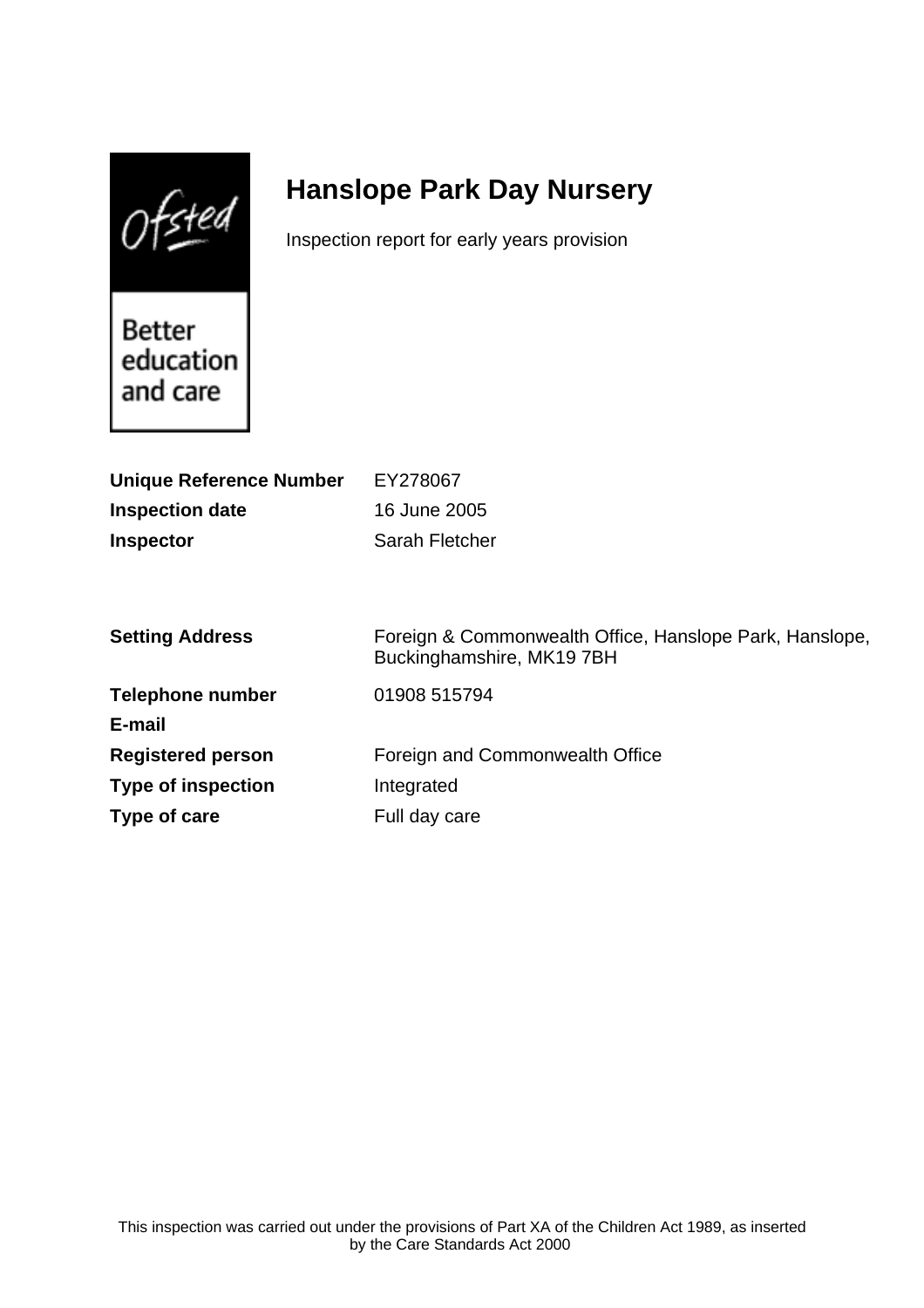# **ABOUT THIS INSPECTION**

The purpose of this inspection is to assure government, parents and the public of the quality of childcare and, if applicable, of nursery education. The inspection was carried out under Part XA Children Act 1989 as introduced by the Care Standards Act 2000 and, where nursery education is provided, under Schedule 26 of the School Standards and Framework Act 1998.

This report details the main strengths and any areas for improvement identified during the inspection. The judgements included in the report are made in relation to the outcomes for children set out in the Children Act 2004; the National Standards for under 8s day care and childminding; and, where nursery education is provided, the Curriculum guidance for the foundation stage.

The report includes information on any complaints about the childcare provision which Ofsted has received since the last inspection or registration or 1 April 2004 whichever is the later.

# **The key inspection judgements and what they mean**

Outstanding: this aspect of the provision is of exceptionally high quality Good: this aspect of the provision is strong Satisfactory: this aspect of the provision is sound Inadequate: this aspect of the provision is not good enough

For more information about early years inspections, please see the booklet Are you ready for your inspection? which is available from Ofsted's website: www.ofsted.gov.uk.

# **THE QUALITY AND STANDARDS OF THE CARE AND NURSERY EDUCATION**

On the basis of the evidence collected on this inspection:

The quality and standards of the care are good. The registered person meets the National Standards for under 8s day care and childminding.

The quality and standards of the nursery education are good.

# **WHAT SORT OF SETTING IS IT?**

Hanslope Park Day Nursery registered in 2004 and is run by a committee from the Foreign and Commonwealth Office (FCO).The nursery operates from three connected port-a-cabins, in the grounds of Hanslope Park. A maximum of 25 children attend at any one time. The nursery is open each weekday from 08.30 until 17.30 Monday to Thursday, and 08.30 until 17.00 each Friday.

There are currently 35 children aged from 3 months to under 5 years on roll. Of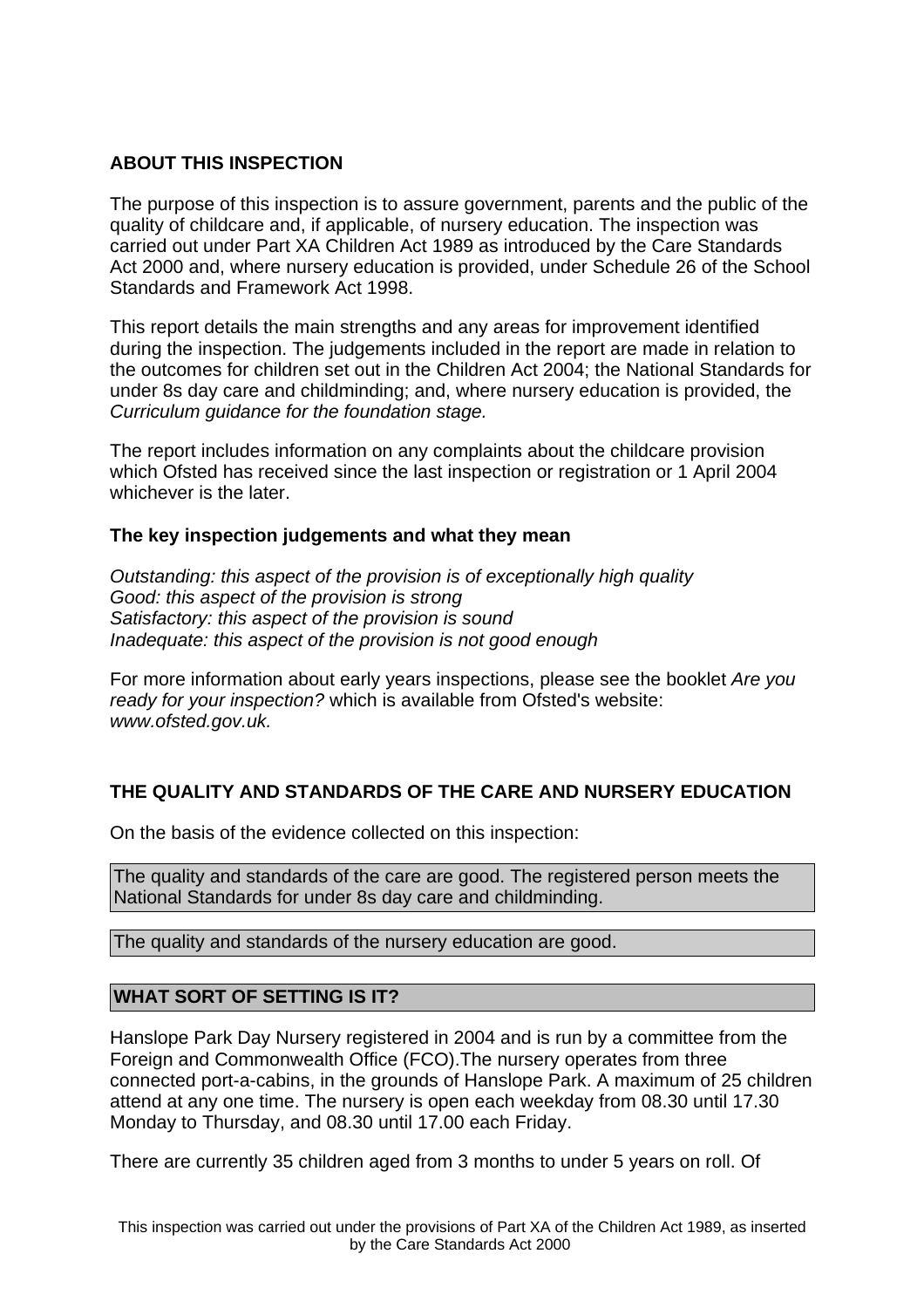these, 13 receive funding for nursery education. The nursery serves the children of staff working for the FCO. The nursery currently supports a number of children with special educational needs.

The nursery employs 9 full time staff and 2 part time supply staff. Of these, 10 members of staff hold appropriate early years qualifications and 1 member of staff is working towards a qualification.

#### **THE EFFECTIVENESS OF THE PROVISION**

#### **Helping children to be healthy**

The provision is good.

Children stay healthy because staff follow clear, current and appropriate environmental health and hygiene guidelines, policies and procedures and they maintain a hygienic environment.

Children learn good hygiene practices through the excellent role models set by staff. For example, children wash their hands before and after snacks and meals, alongside the staff, and clean their teeth and wash their own faces after lunch. They play in slippers, with staff and visitors removing outdoor shoes or using disposable hygiene shoe covers before entering the toddler and baby areas. Children are developing further good hygiene awareness using topics, stories and non-fiction books and joining group discussions.

There are good routines in place to allow babies and young children to rest and sleep comfortably.

Staff carry out clear procedures for nappy changing and food handling, ensuring babies and young children are healthy and at little risk from the spread of infection. Staff share an effective sickness policy with parents to ensure children attending are healthy and well. Staff implement clear procedures for first aid, the administration of medication and the recording of accidents to contribute to children's good health.

Children receive a healthy and well balanced diet, which meets their individual needs and conforms to parents' wishes. Children enjoy their meals and snack times, which are relaxed social occasions, grouping children appropriately together. For example, older children about to leave for school this term eat at a table together from their lunch boxes; all babies and young children in high chairs eat with staff in one area together; toddlers begin to feed themselves, sitting round a small table nearby with staff on hand to help.

Physical play is a regular feature of the nursery and children enjoy opportunities for fresh air at different times during the day. Children are set challenges using the wide range of large equipment, enjoying activities outside and walks around the compound or to a nearby pond for observing wildlife.

#### **Protecting children from harm or neglect and helping them stay safe**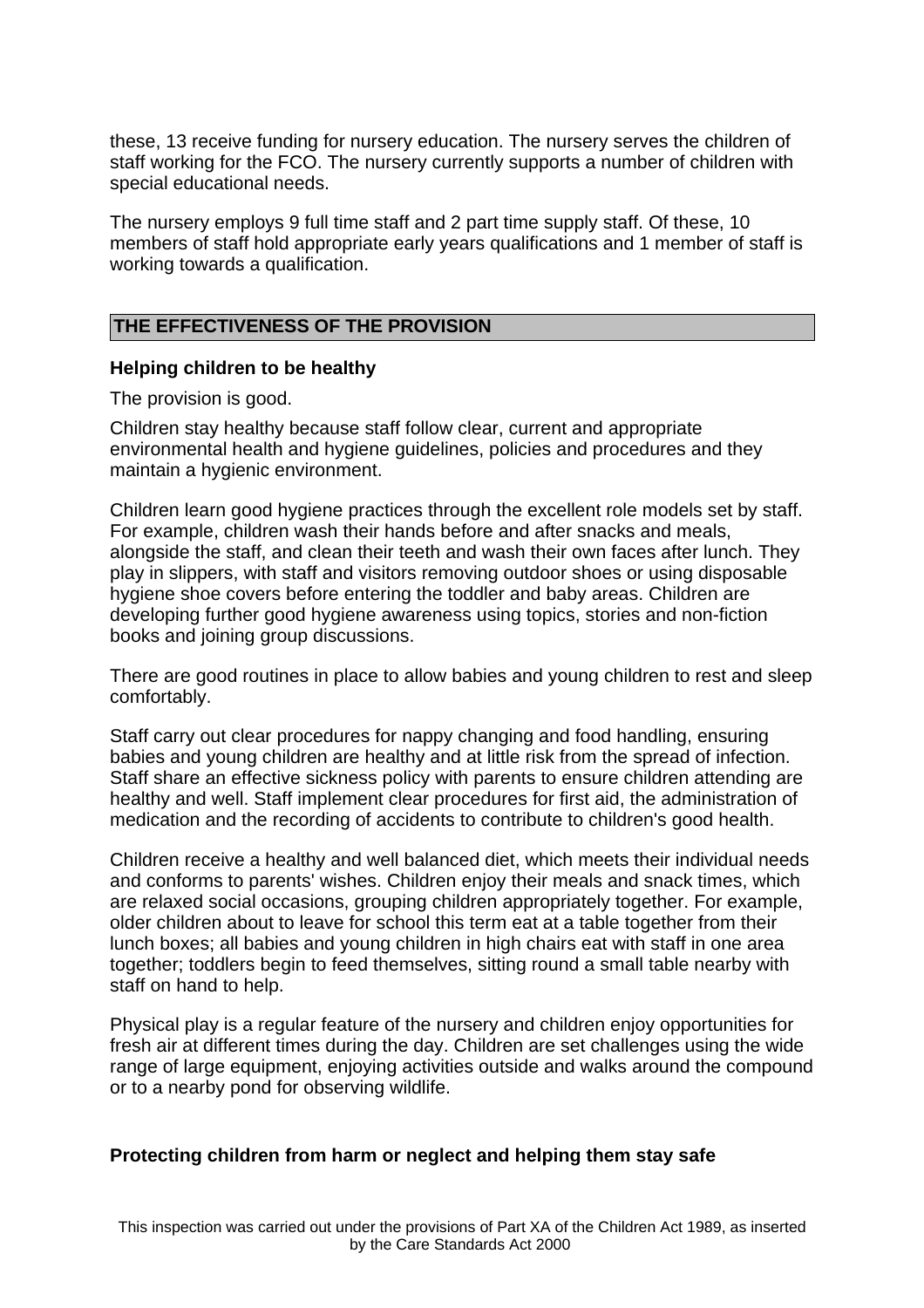# The provision is good.

Children are cared for in a welcoming and safe indoor and outdoor environment, in very secure surroundings within the compound. There are excellent security procedures in place to ensure children's safety, including strict checks at the front reception and a coded lock entry system into the nursery. Children are content and relaxed in the safe family atmosphere.

Staff deployment in all areas of the nursery is good, maintaining children's safety through close supervision at all times. Children are very aware of evacuation procedures as weekly fire drills and bomb alerts are practised, together with testing alarms, to ensure children and staff know different alarm sounds.

Appropriate vetted adults who have relevant experience, knowledge and skills care for the children, ensuring their welfare is a high priority. Staff understand their role in child protection and are able to put appropriate procedures into practice when necessary to protect children. All staff attend child protection training during their induction, ensuring they are clear in their knowledge and understanding of all issues and procedures for protecting children.

Children learn to keep themselves safe, for example, avoiding accidental injury by not running around inside the nursery and taking care around others during activities, outside play and sitting together at group time. Children's care benefits from staff's vigilance and continuous risk assessment of children's surroundings, following well-implemented policies and procedures. For example, staff always use a thermometer probe when heating food and baby milk to ensure correct temperatures, and they monitor risks of trips and hazards at all times throughout the building.

# **Helping children achieve well and enjoy what they do**

The provision is good.

Children are developing confidence and self-esteem. For example, there is a large variety of children's artwork on display in all areas of nursery, increasing children's self-awareness and willingness to participate in activities. They have opportunities to help others, such as pouring drinks and serving snacks to each other at snack time. Children show interest in what they do, enjoying the relaxed and secure atmosphere, which encourages them to increase their independence and make choices in their play. Children are able to make email communication with their family members who are working abroad, extending their communication and technology skills, and further developing their knowledge of the wider world.

Children receive consistent support for their needs, and in all areas of learning. They are confident, asking questions of adults and each other and use their initiative in selecting their choices of freely available toys, resources and equipment. Children mix well within their age groups making positive relationships with each other and with the supporting adults. Children begin to distinguish between right and wrong and understand the nursery rules and routines, for example, accepting the rule of riding tricycles one way round the play area to prevent accidents from collisions or only wearing slippers indoors and changing to outdoor shoes for play time and on arrival.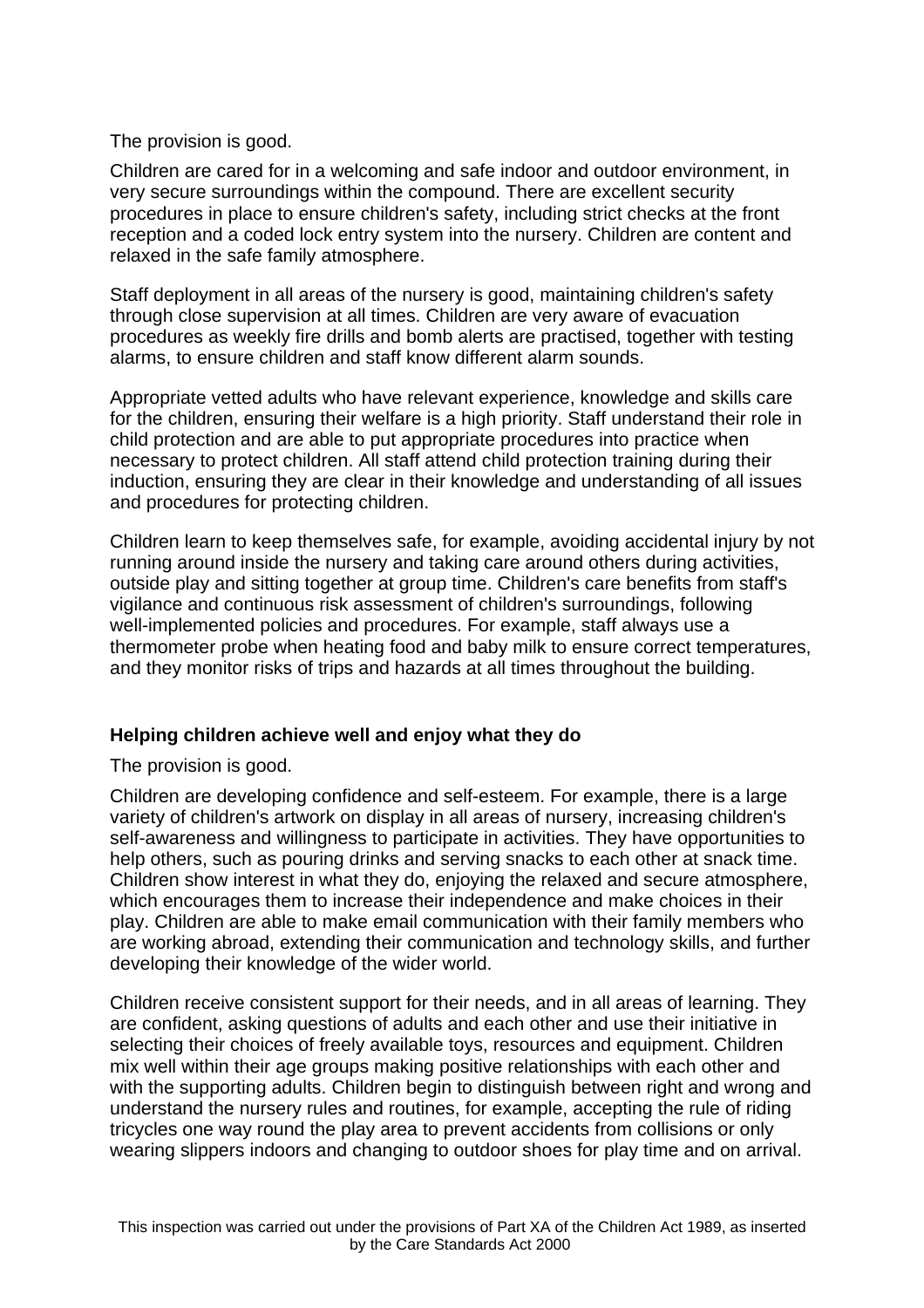# Nursery Education.

The quality of teaching and learning is good.

Teaching provides realistic challenges for children. Staff understand children's needs and provide a wide range of activities and experiences to help children progress. Senior staff have a sound knowledge of the foundation stage, a good range of teaching methods and a clear understanding of how children learn and develop. Relationships are very good, with children keen to learn and make good progress. Assessment is thorough and the information goes forward into planning, which ensures there is a broad range of activities and experiences available, to meet the needs of individual children. Staff manage children and their behaviour well, providing an interesting and welcoming environment, which reflects children's backgrounds and the wider world. Staff make good use of time and resources to support children's learning and development, monitoring and evaluating activities regularly to improve the quality of teaching.

Children choose from a wide range of activities to improve their mathematical knowledge and communication. All children are involved, motivated and engaged in a broad range of developmentally appropriate indoor and outdoor activities. Staff know children well and use questions successfully to challenge children's thinking and language skills. A flexible approach to planning and a good balance between child led and adult led activities allows children to learn at their own pace. Overall, the children are making good progress towards the early learning goals in all areas of learning.

# **Helping children make a positive contribution**

The provision is good.

Children feel a sense of belonging in the family atmosphere, where they are encouraged to share their home life and talk freely about their feelings. Children understand responsible behaviour and readily help to tidy up at various points during the day with little prompting. Children work harmoniously with others and staff encourage children's respect for each other as they play and work together. Children adapt to changing situations quickly and easily, helping others when needed.

Children make choices and take decisions when using tools and equipment with playdough, sand and water, art resources and books. Children develop self-esteem and respect for others, knowing when it is time for younger ones to sleep after lunch and reading quietly not to disturb them. This positive approach fosters children's spiritual, moral, social and cultural development well. Children are aware of their own needs and the needs of others, alerting staff to any child that needs help or assistance, or helping each other with day-to-day routines, such as telling staff when the paper towel supply ran out in the toilets.

Children with special needs receive appropriate support through inclusion into the full range of activities, with staff working effectively with parents and other professionals to ensure they provide the best possible care. Babies and younger children receive good individual support in their nursery areas. Children become aware of a wider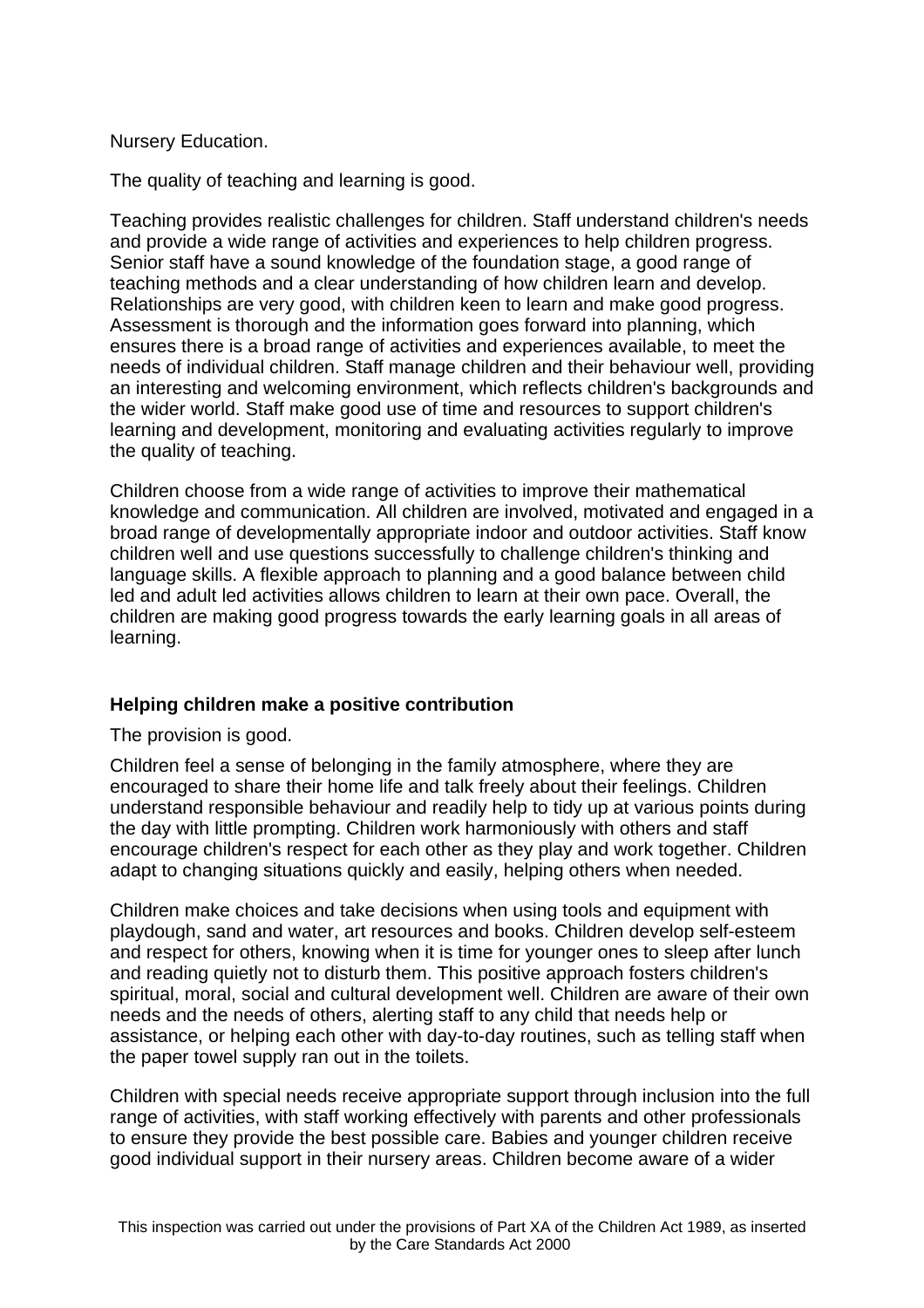society having a weekly French time, when a fluent speaker attends the nursery and helps children to learn French using songs and rhymes with words and pictures, which children really enjoy and readily participate.

Partnership with Parents and carers is satisfactory.

The nursery invites parents to complete an entry profile on children's achievements at home, in order to monitor children's progress towards the early learning goals. All parents receive information about the nursery through a notice board, newsletters and by attending parent's evenings. The nursery seeks the views of parents and values their observations, although there are no formal procedures in place to work with parents to plan the next steps in children's learning.

# **Organisation**

The organisation is good.

Staff have a high regard for the well-being of all children, taking great care to ensure they meet children's needs, encouraging them to develop their self-confidence, and their feelings of security and self-esteem. Recruitment and vetting procedures ensure children are well protected and cared for by staff with good knowledge and understanding of child development.

The adult to child ratio positively supports children's care, learning and play, helping children feel safe, secure and confident in all areas of their development. Group sizes and staff deployment contribute to children's good health, safety, enjoyment, and achievement and ability to take an active part in the setting.

Well-implemented policies and procedures work in practice. Relevant documentation is in place and stored securely, although some policies and procedures lack detail and not all incidents are recorded.

The nursery is beginning to develop its use of the Birth to three matters framework to plan and provide a suitable range of activities for younger children. A large wall display is in place to show parents the framework and staff working with young children are beginning to record observations of children's development.

Leadership and Management are good

The nursery manager and the committee work together to ensure the children have the best available care. Clear systems are in place to monitor the provision and all the staff, together with their training needs and assessing the strengths and weaknesses of the nursery. Both the nursery manager and the committee aim to further improve the nursery education, with a focus on personal development and the outcomes for children. The manager, who works as a good role model, leads her committed team and ensures the best care for all the children who attend, motivating both staff and children. Staff use nursery education plans effectively alongside children's individual educational plans, to enable each child to progress at their own speed. Not all staff are involved in the planning process or have a secure knowledge of the Curriculum guidance for the foundation stage, and the nursery education plans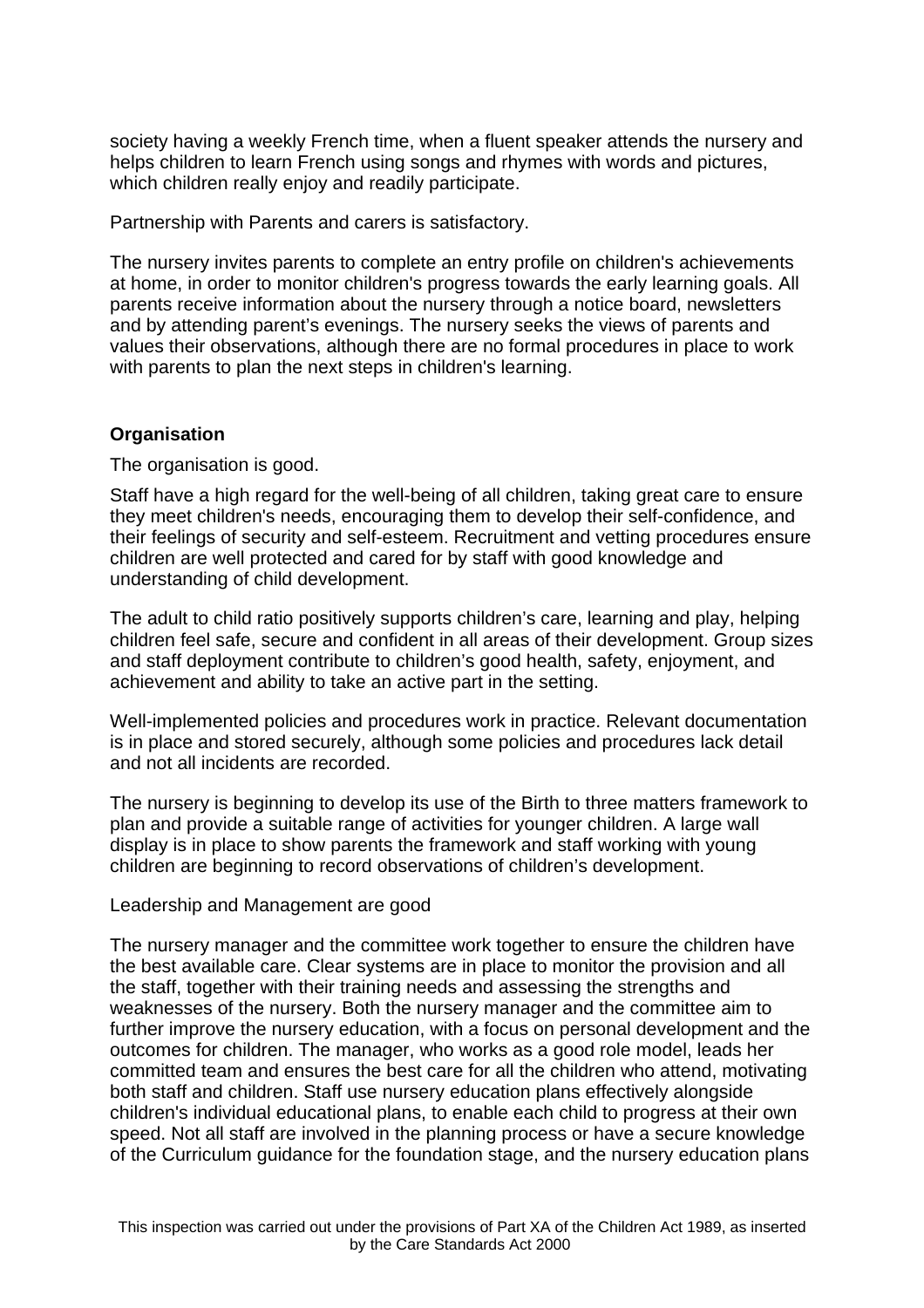do not include children's grouping, required resources and staff deployment. Consequently, less-experienced staff rely on senior staff to ensure appropriate support for children at some activities.

Overall, the provision meets the needs of the children attending.

#### **Improvements since the last inspection**

Not applicable.

# **Complaints since the last inspection**

There are no complaints to report.

# **THE QUALITY AND STANDARDS OF THE CARE AND NURSERY EDUCATION**

On the basis of the evidence collected on this inspection:

The quality and standards of the care are good. The registered person meets the National Standards for under 8s day care and childminding.

The quality and standards of the nursery education are good.

# **WHAT MUST BE DONE TO SECURE FUTURE IMPROVEMENT?**

# **The quality and standards of the care**

To improve the quality and standards of care further the registered person should take account of the following recommendation(s):

• ensure all policies and procedures contain all the required details and incidents are recorded and shared with appropriate adult

# **The quality and standards of the nursery education**

To improve the quality and standards of nursery education further the registered person should take account of the following recommendation(s):

• improve less-experienced staff's knowledge and understanding of the Curriculum guidance for the foundation stage through an appropriate training course and further develop nursery education plans to include children's grouping, required resources and staff deployment

Any complaints about the inspection or the report should be made following the procedures set out in the leaflet Building better childcare: Compliments and